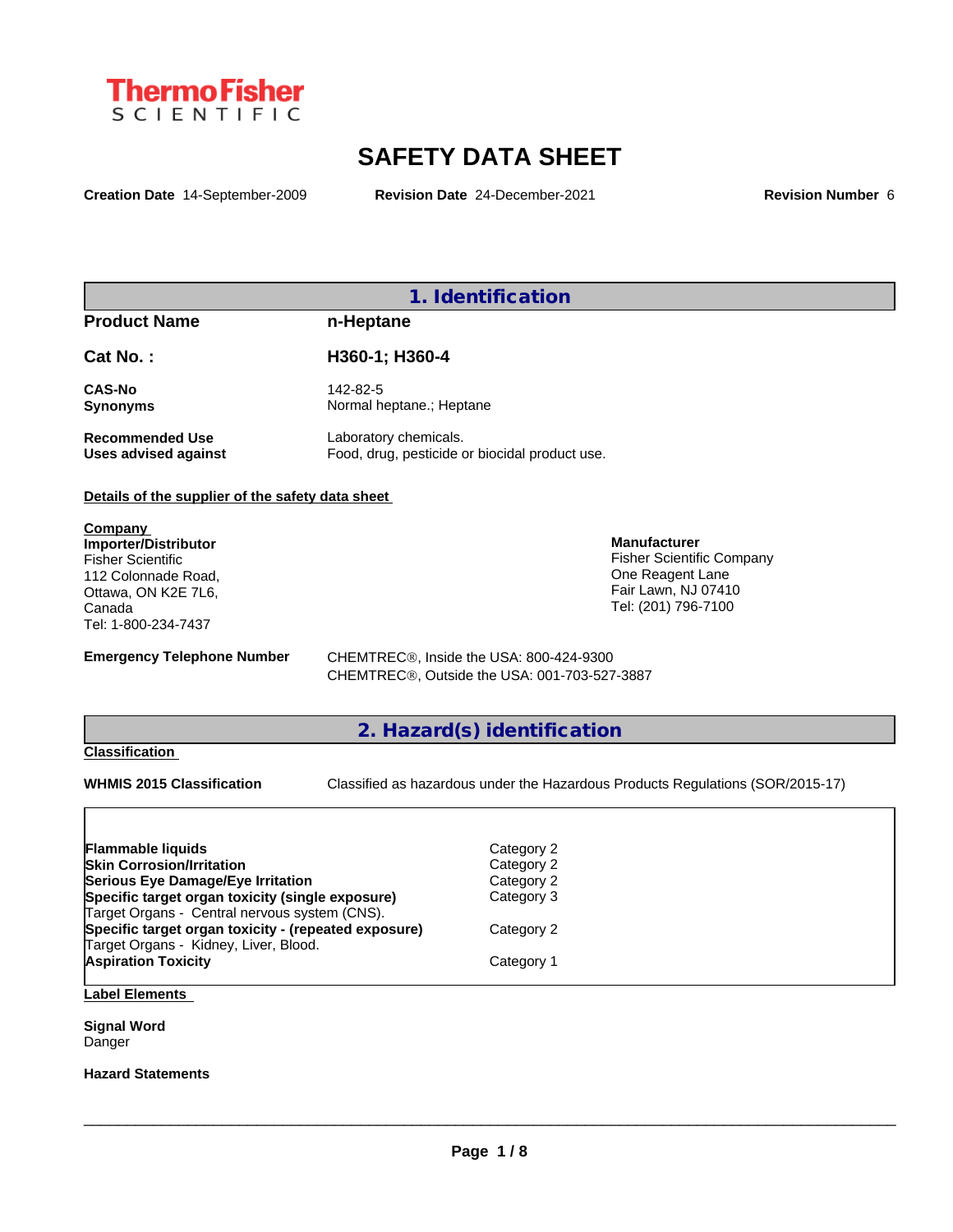Highly flammable liquid and vapor

May cause drowsiness and dizziness May be fatal if swallowed and enters airways

Causes skin irritation

Causes serious eye irritation

May cause damage to organs through prolonged or repeated exposure



#### **Precautionary Statements Prevention**

Keep away from heat, hot surfaces, sparks, open flames and other ignition sources. No smoking

Keep container tightly closed

Ground/bond container and receiving equipment

Use explosion-proof electrical/ventilating/lighting/equipment

Use only non-sparking tools

Take precautionary measures against static discharges

Do not breathe dust/fumes/gas/mist/vapours/spray

Wash face, hands and any exposed skin thoroughly after handling

Use only outdoors or in a well-ventilated area

Wear protective gloves/protective clothing/eye protection/face protection

#### **Response**

IF SWALLOWED: Immediately call a POISON CENTER/doctor

IF ON SKIN (or hair): Take off immediately all contaminated clothing. Rinse skin with water/ shower

IF INHALED: Remove person to fresh air and keep comfortable for breathing

IF IN EYES: Rinse cautiously with water for several minutes. Remove contact lenses, if present and easy to do. Continue rinsing Call a POISON CENTER/ doctor if you feel unwell

Do NOT induce vomiting

Wash contaminated clothing before reuse

In case of fire: Use dry sand, dry chemical or alcohol-resistant foam to extinguish

#### **Storage**

Store locked up

Store in a well-ventilated place. Keep container tightly closed

#### **Disposal**

Dispose of contents/container to an approved waste disposal plant

#### **Other Hazards**

Very toxic to aquatic life with long lasting effects

| 3. Composition/Information on Ingredients |                    |                       |                                                                                              |  |
|-------------------------------------------|--------------------|-----------------------|----------------------------------------------------------------------------------------------|--|
|                                           | <b>Component</b>   | <b>CAS-No</b>         | Weight %                                                                                     |  |
|                                           | n-Heptane          | 142-82-5              | >95                                                                                          |  |
| <b>Eye Contact</b>                        | medical attention. | 4. First-aid measures | Rinse immediately with plenty of water, also under the eyelids, for at least 15 minutes. Get |  |
| <b>Skin Contact</b>                       |                    |                       | Wash off immediately with plenty of water for at least 15 minutes. Get medical attention.    |  |
|                                           |                    |                       |                                                                                              |  |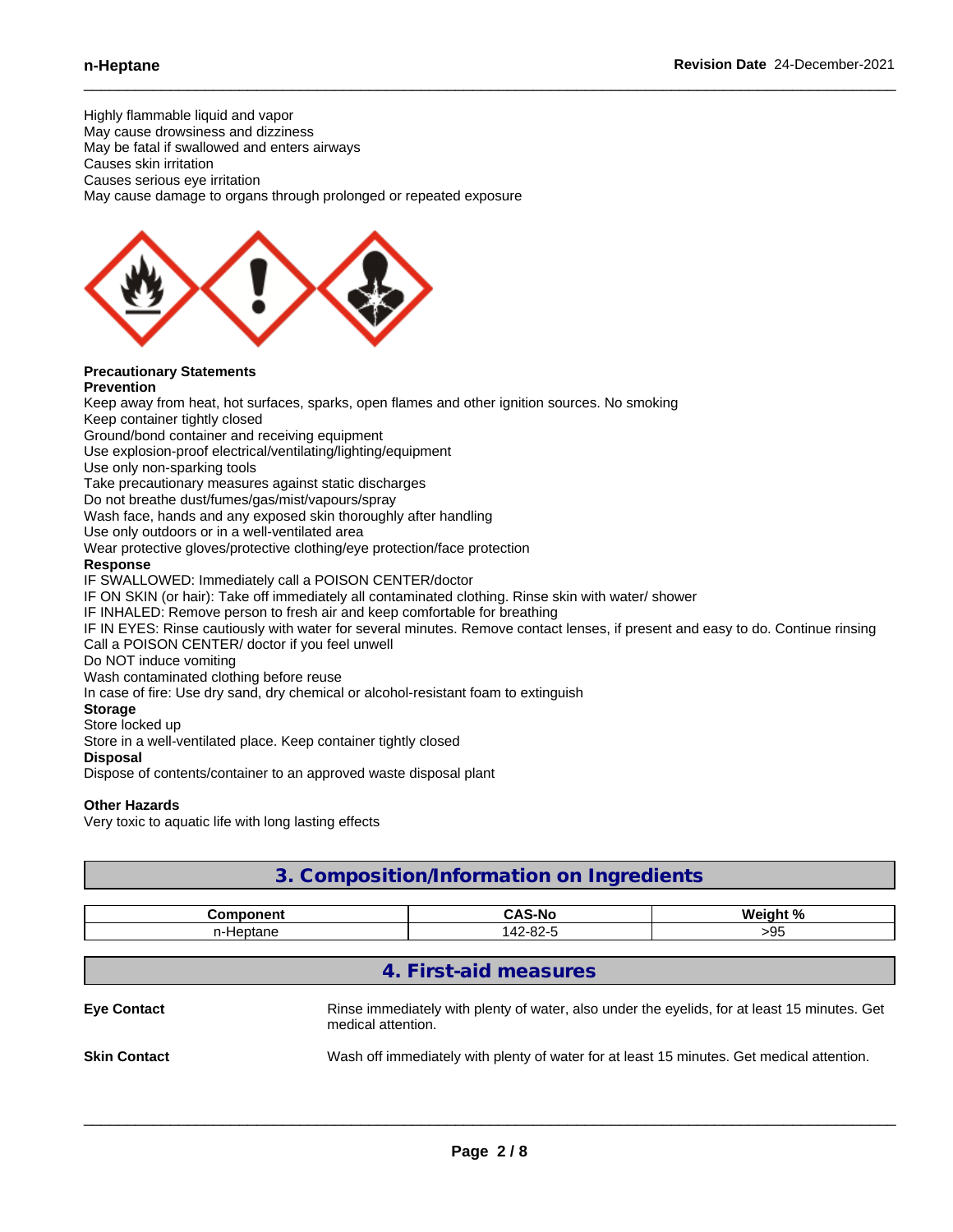| <b>Inhalation</b>                                            | Remove to fresh air. Do not use mouth-to-mouth method if victim ingested or inhaled the<br>substance; give artificial respiration with the aid of a pocket mask equipped with a one-way<br>valve or other proper respiratory medical device. Get medical attention. Risk of serious<br>damage to the lungs (by aspiration). If not breathing, give artificial respiration. |
|--------------------------------------------------------------|----------------------------------------------------------------------------------------------------------------------------------------------------------------------------------------------------------------------------------------------------------------------------------------------------------------------------------------------------------------------------|
| Ingestion                                                    | Do NOT induce vomiting. Call a physician or poison control center immediately. If vomiting<br>occurs naturally, have victim lean forward.                                                                                                                                                                                                                                  |
| Most important symptoms/effects<br><b>Notes to Physician</b> | Difficulty in breathing. Inhalation of high vapor concentrations may cause symptoms like<br>headache, dizziness, tiredness, nausea and vomiting<br>Treat symptomatically                                                                                                                                                                                                   |

**5. Fire-fighting measures**

| <b>Suitable Extinguishing Media</b>                                                                                                                                              | CO <sub>2</sub> , dry chemical, dry sand, alcohol-resistant foam. Water mist may be used to cool<br>closed containers. |
|----------------------------------------------------------------------------------------------------------------------------------------------------------------------------------|------------------------------------------------------------------------------------------------------------------------|
| Unsuitable Extinguishing Media                                                                                                                                                   | Water may be ineffective                                                                                               |
| <b>Flash Point</b>                                                                                                                                                               | $-4$ °C / 24.8 °F                                                                                                      |
| Method -                                                                                                                                                                         | No information available                                                                                               |
| <b>Autoignition Temperature</b>                                                                                                                                                  | 215 °C / 419 °F                                                                                                        |
| <b>Explosion Limits</b><br><b>Upper</b><br>Lower<br>Sensitivity to Mechanical Impact No information available<br><b>Sensitivity to Static Discharge</b> No information available | 6.7 vol $%$<br>1.05 vol $%$                                                                                            |

#### **Specific Hazards Arising from the Chemical**

Flammable. Risk of ignition. Vapors may form explosive mixtures with air. Vapors may travel to source of ignition and flash back. Containers may explode when heated. Do not allow run-off from fire-fighting to enter drains or water courses.

#### **Hazardous Combustion Products**

Carbon monoxide (CO). Carbon dioxide (CO2).

#### **Protective Equipment and Precautions for Firefighters**

As in any fire, wear self-contained breathing apparatus pressure-demand, MSHA/NIOSH (approved or equivalent) and full protective gear. Thermal decomposition can lead to release of irritating gases and vapors.

| <b>NFPA</b><br><b>Health</b><br>3                                                                                                    | <b>Flammability</b>                               | <b>Instability</b>                                                                                                                                                                                                                           | <b>Physical hazards</b><br>N/A                                                                                                                                                           |
|--------------------------------------------------------------------------------------------------------------------------------------|---------------------------------------------------|----------------------------------------------------------------------------------------------------------------------------------------------------------------------------------------------------------------------------------------------|------------------------------------------------------------------------------------------------------------------------------------------------------------------------------------------|
|                                                                                                                                      |                                                   | 6. Accidental release measures                                                                                                                                                                                                               |                                                                                                                                                                                          |
| <b>Personal Precautions</b><br><b>Environmental Precautions</b>                                                                      | Ensure adequate ventilation.                      | Use personal protective equipment as required. Remove all sources of ignition. Take<br>Do not flush into surface water or sanitary sewer system. Do not allow material to<br>should be advised if significant spillages cannot be contained. | precautionary measures against static discharges. Avoid contact with skin, eyes or clothing.<br>contaminate ground water system. Prevent product from entering drains. Local authorities |
| Methods for Containment and Clean Remove all sources of ignition. Soak up with inert absorbent material. Use spark-proof tools<br>Up | Keep in suitable, closed containers for disposal. |                                                                                                                                                                                                                                              | and explosion-proof equipment. Take precautionary measures against static discharges.                                                                                                    |

**7. Handling and storage**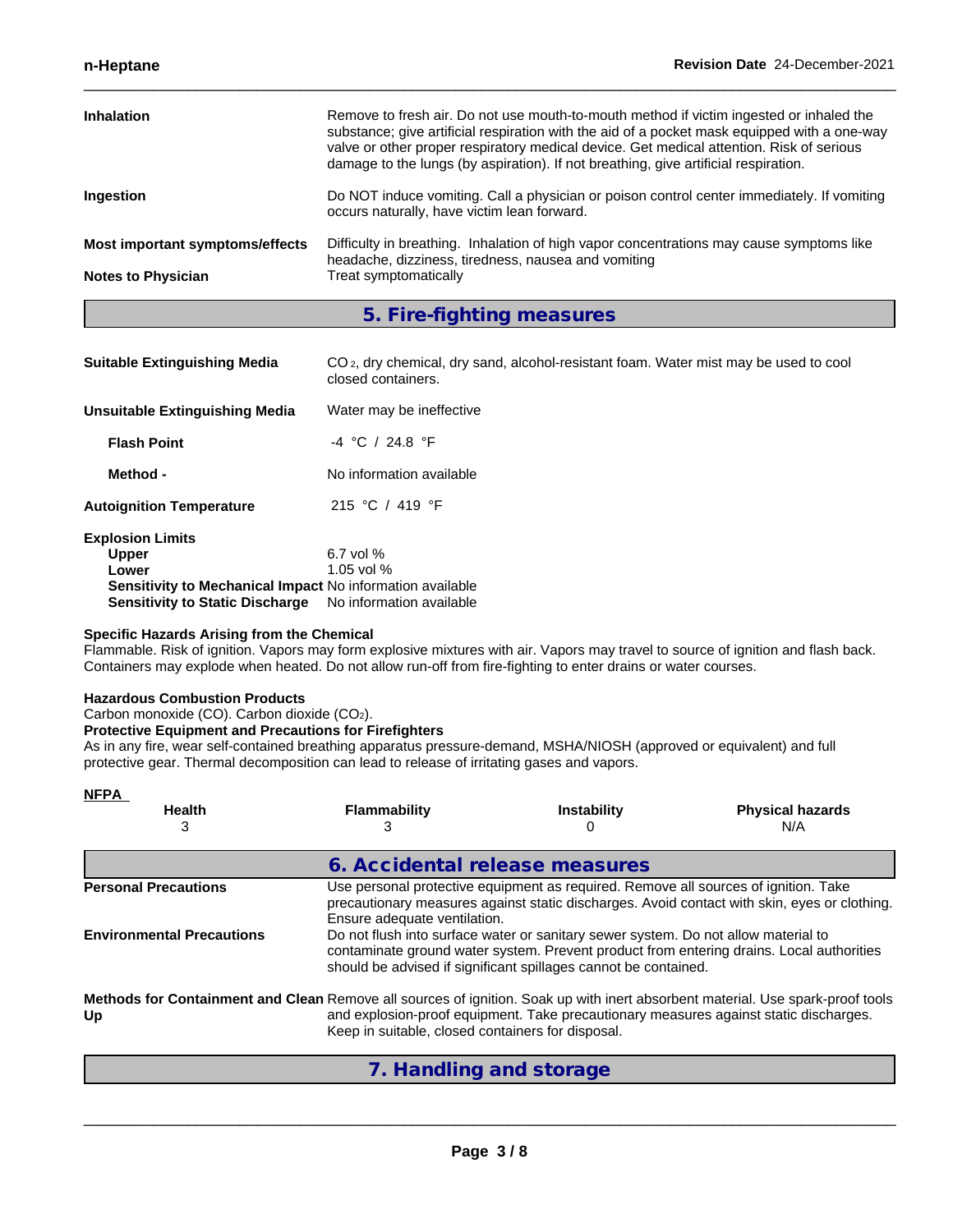| <b>Handling</b> | Use only under a chemical fume hood. Wear personal protective equipment/face protection.<br>Do not get in eyes, on skin, or on clothing. Do not breathe mist/vapors/spray. Keep away<br>from open flames, hot surfaces and sources of ignition. Use only non-sparking tools. Use<br>spark-proof tools and explosion-proof equipment. Take precautionary measures against<br>static discharges. Wash hands before breaks and immediately after handling the product.<br>To avoid ignition of vapors by static electricity discharge, all metal parts of the equipment<br>must be grounded. |  |
|-----------------|-------------------------------------------------------------------------------------------------------------------------------------------------------------------------------------------------------------------------------------------------------------------------------------------------------------------------------------------------------------------------------------------------------------------------------------------------------------------------------------------------------------------------------------------------------------------------------------------|--|
| Storage.        | Keep containers tightly closed in a dry, cool and well-ventilated place. Keep away from<br>heat, sparks and flame. Flammables area. Incompatible Materials. Strong oxidizing                                                                                                                                                                                                                                                                                                                                                                                                              |  |

## **8. Exposure controls / personal protection**

#### **Exposure Guidelines**

| Component | Alberta           | <b>British</b> | <b>Ontario TWAEVI</b>                                                      | Quebec | <b>ACGIH TLV</b> | <b>OSHA PEL</b>         | <b>NIOSH IDLH</b>                |
|-----------|-------------------|----------------|----------------------------------------------------------------------------|--------|------------------|-------------------------|----------------------------------|
|           |                   | Columbia       |                                                                            |        |                  |                         |                                  |
| n-Heptane | TWA: 400 ppm      |                | TWA: 400 ppm   TWA: 400 ppm   TWA: 400 ppm   TWA: 400 ppm   (Vacated) TWA: |        |                  |                         | IDLH: 750 ppm                    |
|           | TWA: 1640         |                | STEL: 500 ppm   STEL: 500 ppm   STEL: 500 ppm   STEL: 500 ppm              |        |                  | 400 ppm                 | TWA: 85 ppm                      |
|           | mq/m <sup>3</sup> |                |                                                                            |        |                  | (Vacated) TWA:          | TWA: 350                         |
|           | STEL: 500 ppm     |                |                                                                            |        |                  | 1600 mg/m $3$           | mq/m <sup>3</sup>                |
|           | STEL: 2050        |                |                                                                            |        |                  |                         | (Vacated) STEL: Ceiling: 440 ppm |
|           | mq/m <sup>3</sup> |                |                                                                            |        |                  | 500 ppm                 | Ceiling: 1800                    |
|           |                   |                |                                                                            |        |                  | (Vacated) STEL:         | ma/m <sup>3</sup>                |
|           |                   |                |                                                                            |        |                  | $2000 \; \text{mg/m}^3$ |                                  |
|           |                   |                |                                                                            |        |                  | <b>TWA: 500 ppm</b>     |                                  |
|           |                   |                |                                                                            |        |                  | TWA: 2000               |                                  |
|           |                   |                |                                                                            |        |                  | mq/m <sup>3</sup>       |                                  |

#### **Legend**

*ACGIH - American Conference of Governmental Industrial Hygienists OSHA - Occupational Safety and Health Administration NIOSH IDLH: NIOSH - National Institute for Occupational Safety and Health*

agents.

#### **Engineering Measures**

**Personal protective equipment**

Use only under a chemical fume hood. Use explosion-proof electrical/ventilating/lighting/equipment. Ensure that eyewash stations and safety showers are close to the workstation location. Ensure adequate ventilation, especially in confined areas. Wherever possible, engineering control measures such as the isolation or enclosure of the process, the introduction of process or equipment changes to minimise release or contact, and the use of properly designed ventilation systems, should be adopted to control hazardous materials at source

| Glove material         | <b>Breakthrough time</b> | <b>Glove thickness</b>                                                                                                                                                  | <b>Glove comments</b> |
|------------------------|--------------------------|-------------------------------------------------------------------------------------------------------------------------------------------------------------------------|-----------------------|
| <b>Hand Protection</b> |                          | Wear appropriate protective gloves and clothing to prevent skin exposure.                                                                                               |                       |
| <b>Eve Protection</b>  | EN166.                   | Wear appropriate protective eyeglasses or chemical safety goggles as described by<br>OSHA's eye and face protection regulations in 29 CFR 1910.133 or European Standard |                       |

| Glove material  | <b>Breakthrough time</b>                                                                                                                 | <b>Glove thickness</b> | Glove comments         |
|-----------------|------------------------------------------------------------------------------------------------------------------------------------------|------------------------|------------------------|
| Nitrile rubber  | 480 minutes                                                                                                                              | 0.38 mm                | Splash protection only |
| Neoprene gloves | 480 minutes                                                                                                                              | 0.45 mm                |                        |
|                 | has a studied to face the collection the basic face of a seally a sease of the seal has obtained the collected seased to all a the state |                        |                        |

Inspect gloves before use. observe the instructions regarding permeability and breakthrough time which are provided by the supplier of the gloves. (Refer to manufacturer/supplier for information) gloves are suitable for the task: Chemical compatability, Dexterity, Operational conditions, User susceptibility, e.g. sensitisation effects, also take into consideration the specific local conditions under which the product is used, such as the danger of cuts, abrasion. gloves with care avoiding skin contamination.

#### **Respiratory Protection**

No protective equipment is needed under normal use conditions.

**Recommended Filter type:** Organic gases and vapours filter Type A Brown conforming to EN14387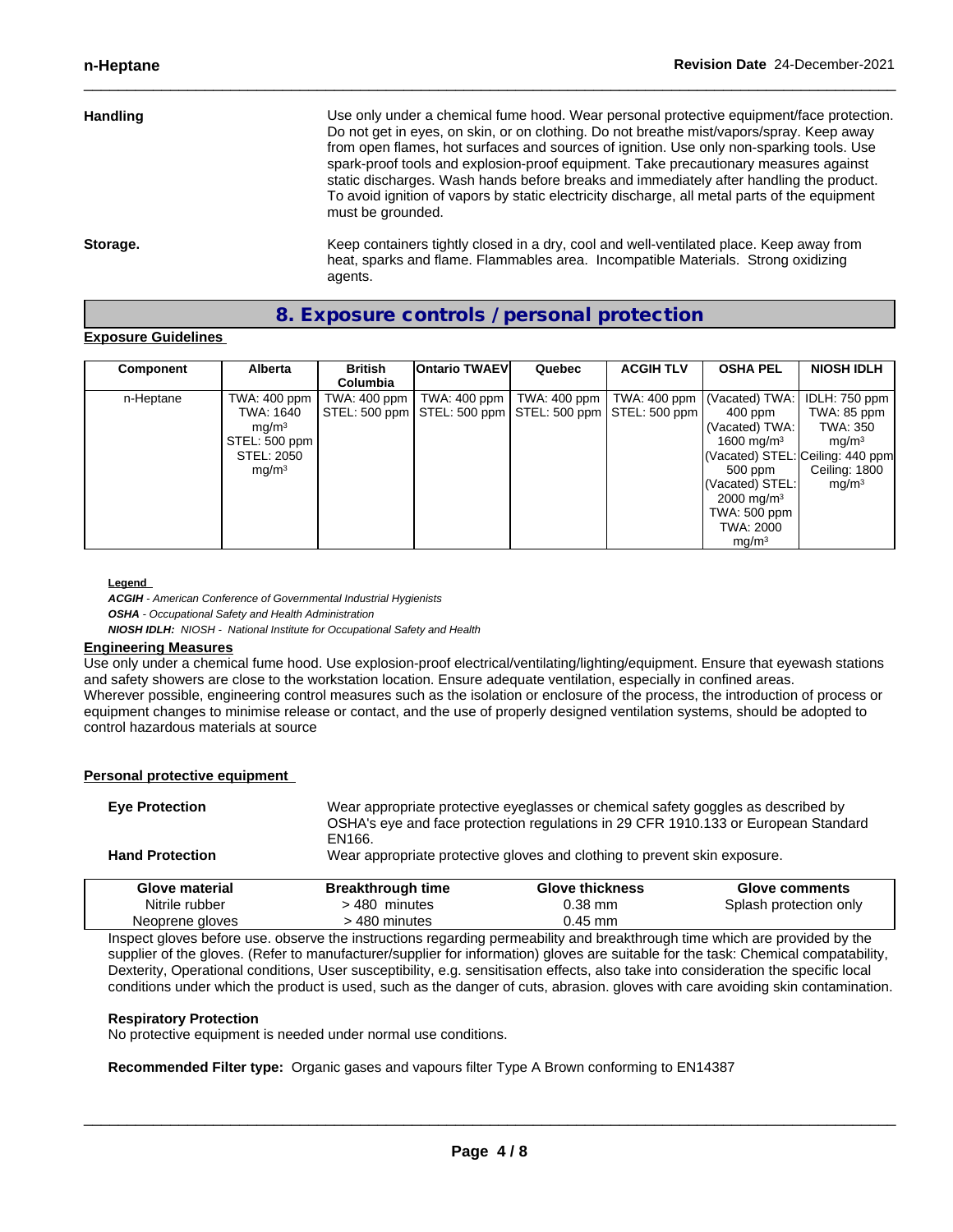#### **Environmental exposure controls**

Prevent product from entering drains. Do not allow material to contaminate ground water system. Local authorities should be advised if significant spillages cannot be contained.

#### **Hygiene Measures**

Handle in accordance with good industrial hygiene and safety practice. Keep away from food, drink and animal feeding stuffs. Do not eat, drink or smoke when using this product. Remove and wash contaminated clothing and gloves, including the inside, before re-use. Wash hands before breaks and after work.

| 9. Physical and chemical properties     |                                            |  |
|-----------------------------------------|--------------------------------------------|--|
| <b>Physical State</b>                   | Liquid                                     |  |
| Appearance                              | Colorless                                  |  |
| Odor                                    | Petroleum distillates                      |  |
| <b>Odor Threshold</b>                   | No information available                   |  |
| рH                                      | No information available                   |  |
| <b>Melting Point/Range</b>              | -91 °C / -131.8 °F                         |  |
| <b>Boiling Point/Range</b>              | 98 °C / 208.4 °F                           |  |
| <b>Flash Point</b>                      | $-4$ °C / 24.8 °F                          |  |
| <b>Evaporation Rate</b>                 | 2.8 (Butyl Acetate = $1.0$ )               |  |
| <b>Flammability (solid,gas)</b>         | Not applicable                             |  |
| <b>Flammability or explosive limits</b> |                                            |  |
| <b>Upper</b>                            | 6.7 vol %                                  |  |
| Lower                                   | 1.05 vol $%$                               |  |
| <b>Vapor Pressure</b>                   | 48 mbar @ 20 °C                            |  |
| <b>Vapor Density</b>                    | 3.5                                        |  |
| <b>Specific Gravity</b>                 | 0.683                                      |  |
| <b>Solubility</b>                       | Insoluble in water                         |  |
| Partition coefficient; n-octanol/water  | No data available                          |  |
| <b>Autoignition Temperature</b>         | 215 °C / 419 °F                            |  |
| <b>Decomposition Temperature</b>        | No information available                   |  |
| <b>Viscosity</b>                        | 0.4 mPa s at 20 $^{\circ}$ C               |  |
| <b>Molecular Formula</b>                | C7 H <sub>16</sub>                         |  |
| <b>Molecular Weight</b>                 | 100.20                                     |  |
|                                         |                                            |  |
|                                         | 10. Stability and reactivity               |  |
| <b>Reactive Hazard</b>                  | None known, based on information available |  |

| <b>Stability</b>                                                            | Stable under normal conditions.                                                                                      |  |
|-----------------------------------------------------------------------------|----------------------------------------------------------------------------------------------------------------------|--|
| <b>Conditions to Avoid</b>                                                  | Incompatible products. Heat, flames and sparks. Keep away from open flames, hot<br>surfaces and sources of ignition. |  |
| <b>Incompatible Materials</b>                                               | Strong oxidizing agents                                                                                              |  |
| Hazardous Decomposition Products Carbon monoxide (CO), Carbon dioxide (CO2) |                                                                                                                      |  |
| <b>Hazardous Polymerization</b>                                             | Hazardous polymerization does not occur.                                                                             |  |
| <b>Hazardous Reactions</b>                                                  | None under normal processing.                                                                                        |  |

**11. Toxicological information**

**Acute Toxicity**

**Product Information Component Information**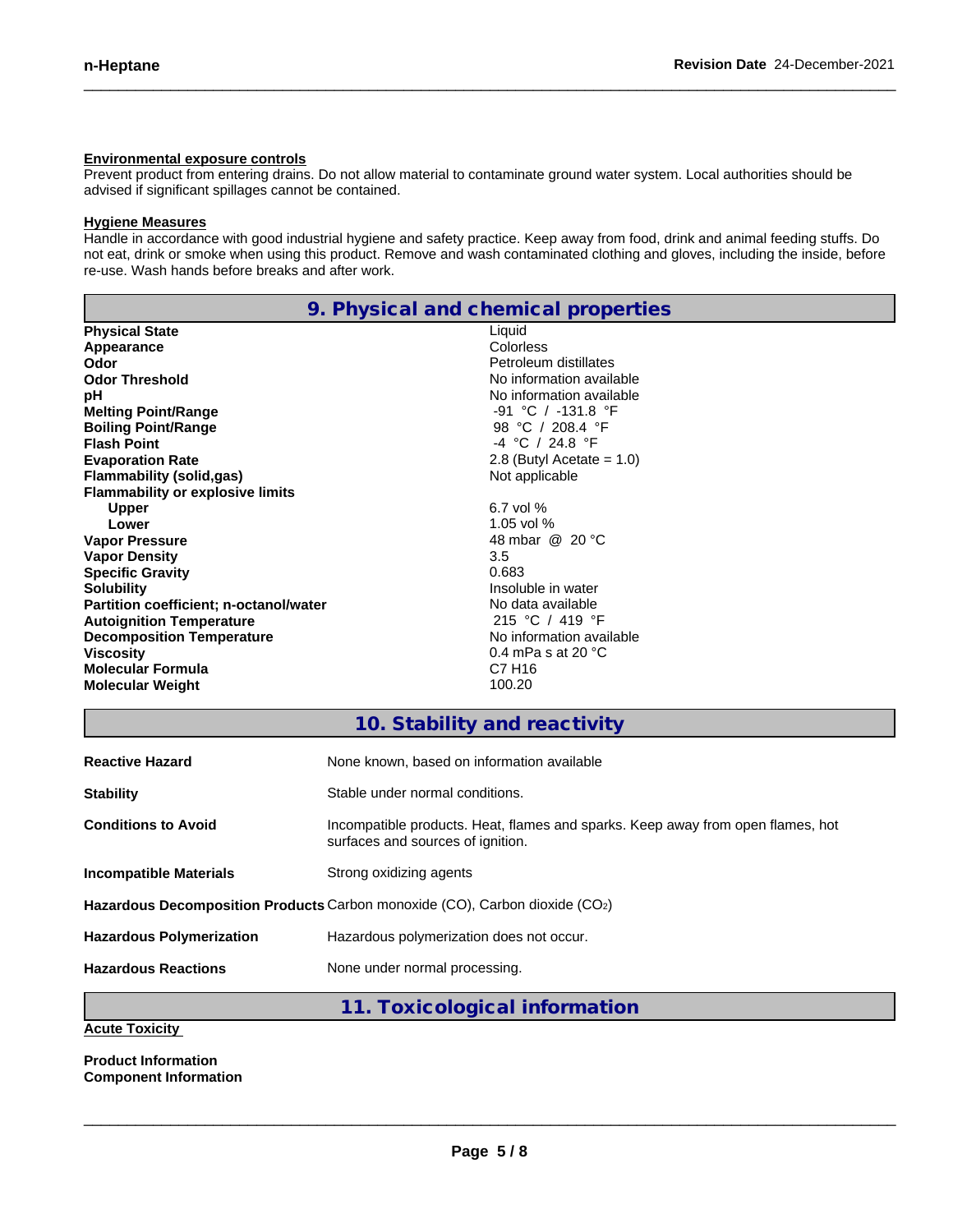| <b>Component</b>                                                 |               | LD50 Oral                                                                                                                                                 |                                                              | <b>LD50 Dermal</b>                                                                       |             | <b>LC50 Inhalation</b> |  |  |
|------------------------------------------------------------------|---------------|-----------------------------------------------------------------------------------------------------------------------------------------------------------|--------------------------------------------------------------|------------------------------------------------------------------------------------------|-------------|------------------------|--|--|
| n-Heptane                                                        |               | $>2000$ mg/kg (rat)                                                                                                                                       | $LD50 = 3000$ mg/kg (Rabbit)<br>$LC50 > 73.5$ mg/L (Rat) 4 h |                                                                                          |             |                        |  |  |
| <b>Toxicologically Synergistic</b><br><b>Products</b>            |               | No information available                                                                                                                                  |                                                              |                                                                                          |             |                        |  |  |
|                                                                  |               | Delayed and immediate effects as well as chronic effects from short and long-term exposure                                                                |                                                              |                                                                                          |             |                        |  |  |
| <b>Irritation</b>                                                |               | Irritating to eyes and skin                                                                                                                               |                                                              |                                                                                          |             |                        |  |  |
| <b>Sensitization</b>                                             |               | No information available                                                                                                                                  |                                                              |                                                                                          |             |                        |  |  |
| Carcinogenicity                                                  |               |                                                                                                                                                           |                                                              | The table below indicates whether each agency has listed any ingredient as a carcinogen. |             |                        |  |  |
| <b>Component</b>                                                 | <b>CAS-No</b> |                                                                                                                                                           | <b>NTP</b>                                                   | <b>ACGIH</b>                                                                             | <b>OSHA</b> | <b>Mexico</b>          |  |  |
| n-Heptane                                                        | 142-82-5      | Not listed                                                                                                                                                | Not listed                                                   | Not listed                                                                               | Not listed  | Not listed             |  |  |
| <b>Mutagenic Effects</b>                                         |               | No information available                                                                                                                                  |                                                              |                                                                                          |             |                        |  |  |
| <b>Reproductive Effects</b><br><b>Developmental Effects</b>      |               | No information available.                                                                                                                                 |                                                              |                                                                                          |             |                        |  |  |
|                                                                  |               | No information available.                                                                                                                                 |                                                              |                                                                                          |             |                        |  |  |
| <b>Teratogenicity</b>                                            |               | No information available.                                                                                                                                 |                                                              |                                                                                          |             |                        |  |  |
| <b>STOT - single exposure</b><br><b>STOT - repeated exposure</b> |               | Central nervous system (CNS)<br>Kidney Liver Blood                                                                                                        |                                                              |                                                                                          |             |                        |  |  |
| <b>Aspiration hazard</b>                                         |               | Aspiration hazard                                                                                                                                         |                                                              |                                                                                          |             |                        |  |  |
| delayed                                                          |               | Symptoms / effects, both acute and Inhalation of high vapor concentrations may cause symptoms like headache, dizziness,<br>tiredness, nausea and vomiting |                                                              |                                                                                          |             |                        |  |  |
|                                                                  |               |                                                                                                                                                           |                                                              |                                                                                          |             |                        |  |  |

**Other Adverse Effects** The toxicological properties have not been fully investigated.

## **12. Ecological information**

#### **Ecotoxicity**

Very toxic to aquatic organisms, may cause long-term adverse effects in the aquatic environment. The product contains following substances which are hazardous for the environment.

| Component                            | <b>Freshwater Algae</b> | <b>Freshwater Fish</b>                      | <b>Microtox</b> | Water Flea         |
|--------------------------------------|-------------------------|---------------------------------------------|-----------------|--------------------|
| n-Heptane                            | Not listed              | $LC50: = 375.0$ mg/L, 96h<br>(Cichlid fish) | Not listed      | EC50: >10 mg/L/24h |
| <b>Persistence and Degradability</b> | Persistence is unlikely |                                             |                 |                    |

**Bioaccumulation/ Accumulation** No information available.

**Mobility** The product is insoluble and floats on water. Is not likely mobile in the environment due its low water solubility.

| ------            | loc          |
|-------------------|--------------|
| $ -$              | Pow          |
| --                | . .          |
| ÷<br>. ווי<br>. . | $\sim$<br>uu |

|                               | 13. Disposal considerations                                                                                                                                                                                                                                           |
|-------------------------------|-----------------------------------------------------------------------------------------------------------------------------------------------------------------------------------------------------------------------------------------------------------------------|
| <b>Waste Disposal Methods</b> | Chemical waste generators must determine whether a discarded chemical is classified as a<br>hazardous waste. Chemical waste generators must also consult local, regional, and<br>national hazardous waste regulations to ensure complete and accurate classification. |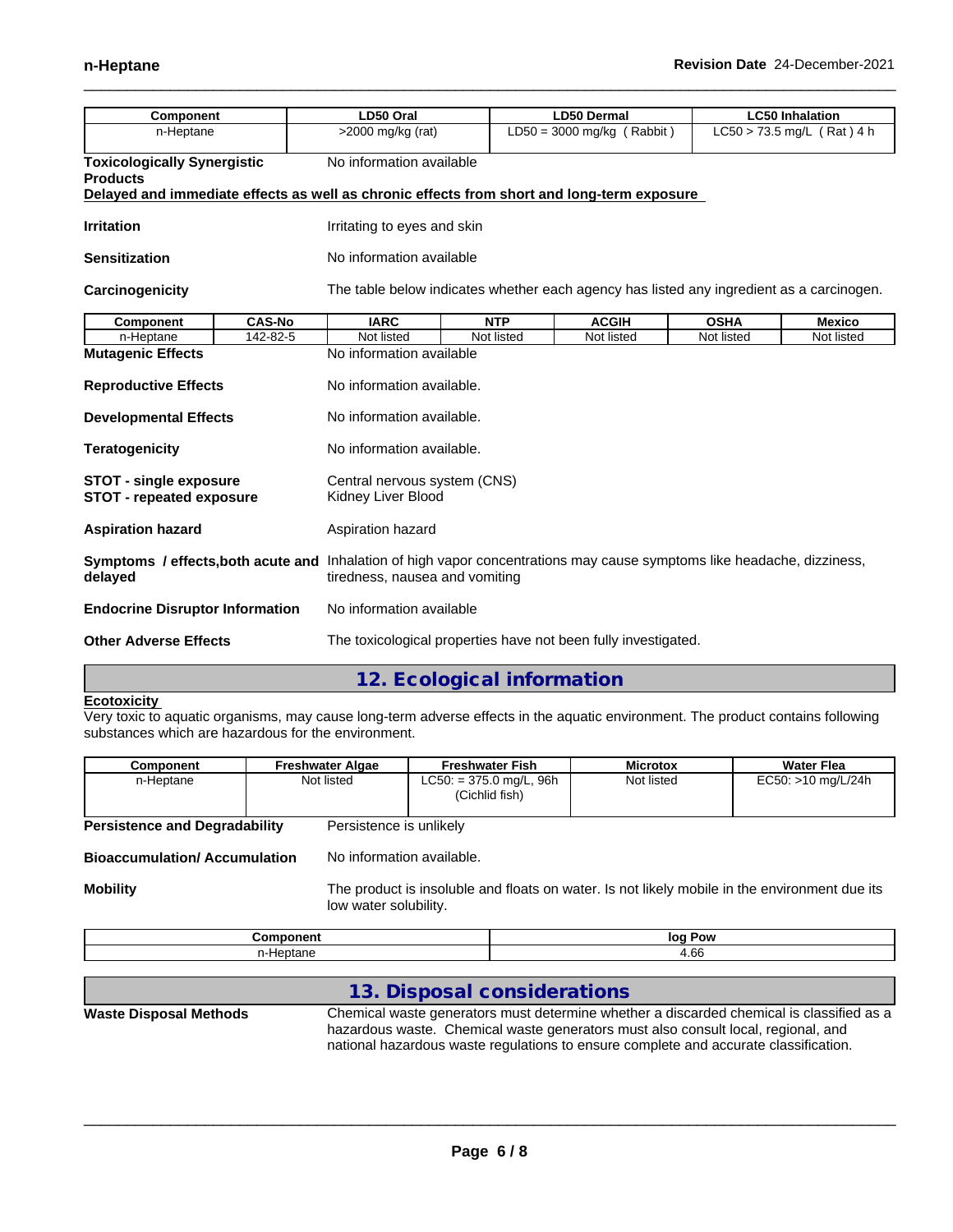|                             | 14. Transport information  |
|-----------------------------|----------------------------|
| <b>DOT</b>                  |                            |
| UN-No                       | UN1206                     |
| <b>Proper Shipping Name</b> | <b>HEPTANES</b>            |
| <b>Hazard Class</b>         | 3                          |
| <b>Packing Group</b>        | Ш                          |
| <b>TDG</b>                  |                            |
| UN-No                       | UN1206                     |
| <b>Proper Shipping Name</b> | <b>HEPTANES</b>            |
| <b>Hazard Class</b>         | 3                          |
| <b>Packing Group</b>        | Ш                          |
| <b>IATA</b>                 |                            |
| UN-No                       | UN1206                     |
| <b>Proper Shipping Name</b> | Heptanes                   |
| <b>Hazard Class</b>         | 3                          |
| <b>Packing Group</b>        | Ш                          |
| <b>IMDG/IMO</b>             |                            |
| UN-No                       | UN1206                     |
| <b>Proper Shipping Name</b> | Heptanes                   |
| <b>Hazard Class</b>         | 3                          |
| <b>Packing Group</b>        | II                         |
|                             | 15. Regulatory information |

#### **International Inventories**

| Component | <b>CAS-No</b> | <b>DSL</b>   | <b>NDSL</b> | <b>TSCA</b> | <b>TSCA Inventory</b> | notification -<br><b>Active-Inactive</b> | <b>EINECS</b> | <b>ELINCS</b> | <b>NLP</b>   |
|-----------|---------------|--------------|-------------|-------------|-----------------------|------------------------------------------|---------------|---------------|--------------|
| n-Heptane | 142-82-5      | $\lambda$    |             |             |                       | <b>ACTIVE</b>                            | 205-563-8     |               |              |
|           |               |              |             |             |                       |                                          |               |               |              |
| Component | <b>CAS-No</b> | <b>IECSC</b> | <b>KECL</b> | <b>ENCS</b> | <b>ISHL</b>           | TCSI                                     | AICS          | <b>NZIoC</b>  | <b>PICCS</b> |
| n-Heptane | 142-82-5      |              | l KE-18271  |             |                       |                                          |               |               |              |

#### **Legend:**

X - Listed '-' - Not Listed

**KECL** - NIER number or KE number (http://ncis.nier.go.kr/en/main.do)

**DSL/NDSL** - Canadian Domestic Substances List/Non-Domestic Substances List

**TSCA** - United States Toxic Substances Control Act Section 8(b) Inventory

**EINECS/ELINCS** - European Inventory of Existing Commercial Chemical Substances/EU List of Notified Chemical Substances

**IECSC** - Chinese Inventory of Existing Chemical Substances

**KECL** - Korean Existing and Evaluated Chemical Substances

**ENCS** - Japanese Existing and New Chemical Substances

**AICS** - Australian Inventory of Chemical Substances

**PICCS** - Philippines Inventory of Chemicals and Chemical Substances

#### **Canada**

SDS in compliance with provisions of information as set out in Canadian Standard - Part 4, Schedule 1 and 2 of the Hazardous Products Regulations (HPR) and meets the requirements of the HPR (Paragraph 13(1)(a) of the Hazardous Products Act (HPA)).

| Component | <b>Canada - National Pollutant</b><br><b>Release Inventory (NPRI)</b> | <b>Canadian Environmental</b><br><b>Protection Agency (CEPA)</b><br>- List of Toxic Substances | <b>Canada's Chemicals Management</b><br>Plan (CEPA) |
|-----------|-----------------------------------------------------------------------|------------------------------------------------------------------------------------------------|-----------------------------------------------------|
| n-Heptane | Part 4 Substance Part 5, Isomer<br>Groups                             |                                                                                                |                                                     |

#### **Other International Regulations**

### **Authorisation/Restrictions according to EU REACH**

| XIV<br>XVII<br>72006)<br>7/2006)<br>(190)<br>1190.<br><b>RE</b><br>Annex<br>Annex<br>:omponent<br>aulai<br>tıor<br>4 W.<br><b>TAL</b><br>$\cdots$ |
|---------------------------------------------------------------------------------------------------------------------------------------------------|
|---------------------------------------------------------------------------------------------------------------------------------------------------|